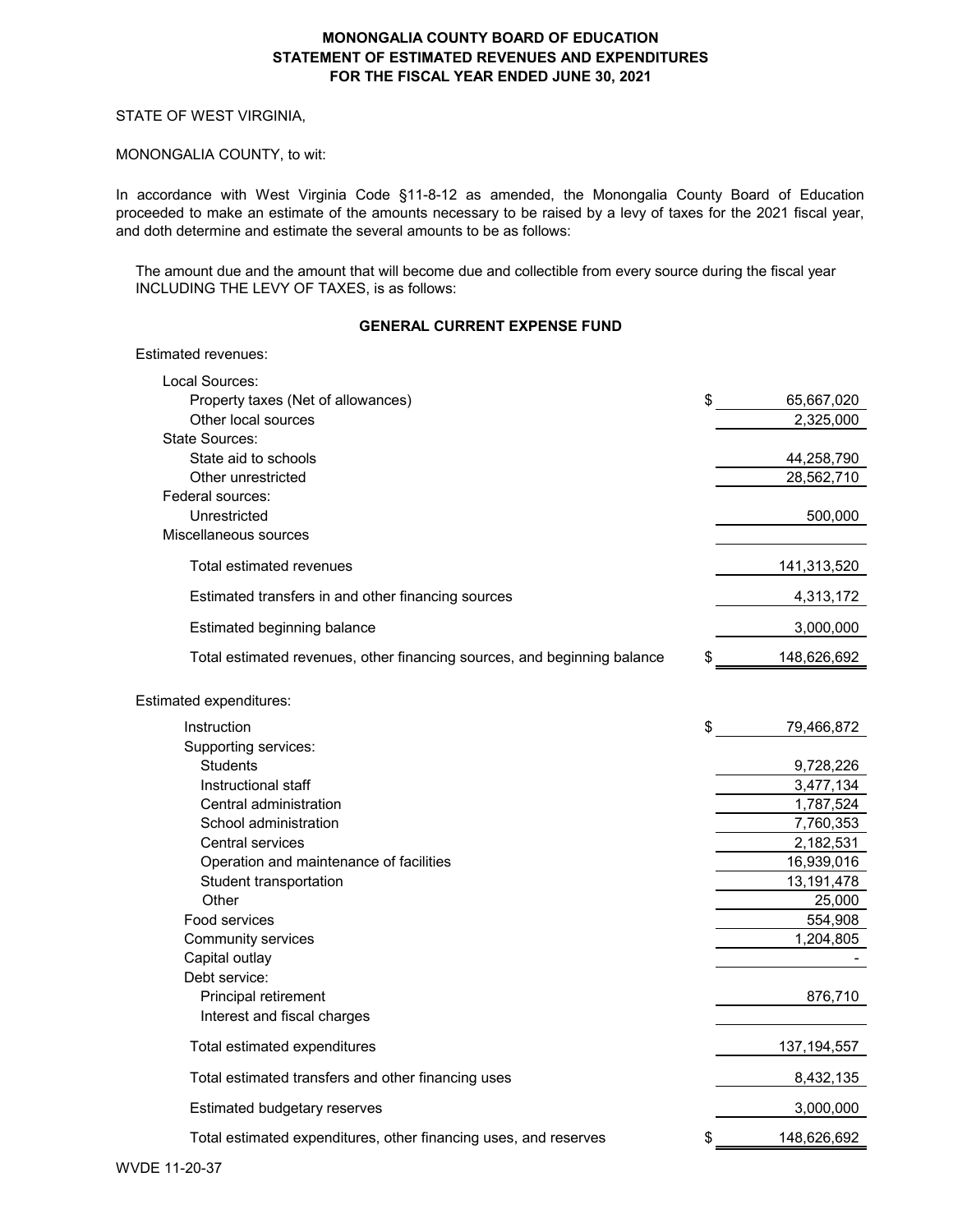### **SPECIAL REVENUE FUND**

Estimated revenues:

| Local Sources                                                            | \$<br>1,495,375     |
|--------------------------------------------------------------------------|---------------------|
| <b>State Sources:</b>                                                    |                     |
| State aid to schools<br>Other                                            | 2,592,347<br>57,285 |
| Federal sources                                                          | 11,208,061          |
| Miscellaneous sources                                                    |                     |
|                                                                          |                     |
| Total estimated revenues                                                 | 15,353,068          |
| Estimated transfers in and other financing sources                       | 3,000,000           |
| Estimated beginning balance                                              | 323,410             |
| Total estimated revenues, other financing sources, and beginning balance | \$<br>18,676,478    |
| Estimated expenditures:                                                  |                     |
| Instruction                                                              | \$<br>9,260,077     |
| Supporting services:                                                     |                     |
| <b>Students</b>                                                          | 407,232             |
| Instructional staff                                                      | 740,119             |
| Central administration                                                   | 240,439             |
| School administration                                                    | 76,551              |
| <b>Business</b>                                                          | 89,671              |
| Operation and maintenance of facilities                                  | 57,493              |
| Student transportation                                                   | 112,539             |
| Food services                                                            | 7,504,880           |
| Community services                                                       | 11,150              |
| Capital outlay                                                           |                     |
| Debt service:                                                            |                     |
| Principal retirement                                                     |                     |
| Interest and fiscal charges                                              |                     |
| Total estimated expenditures                                             | 18,500,151          |
| Total estimated transfers and other financing uses                       | 176,327             |
| Total estimated expenditures and other financing uses                    | 18,676,478          |
| 3                                                                        |                     |

WVDE 11-20-37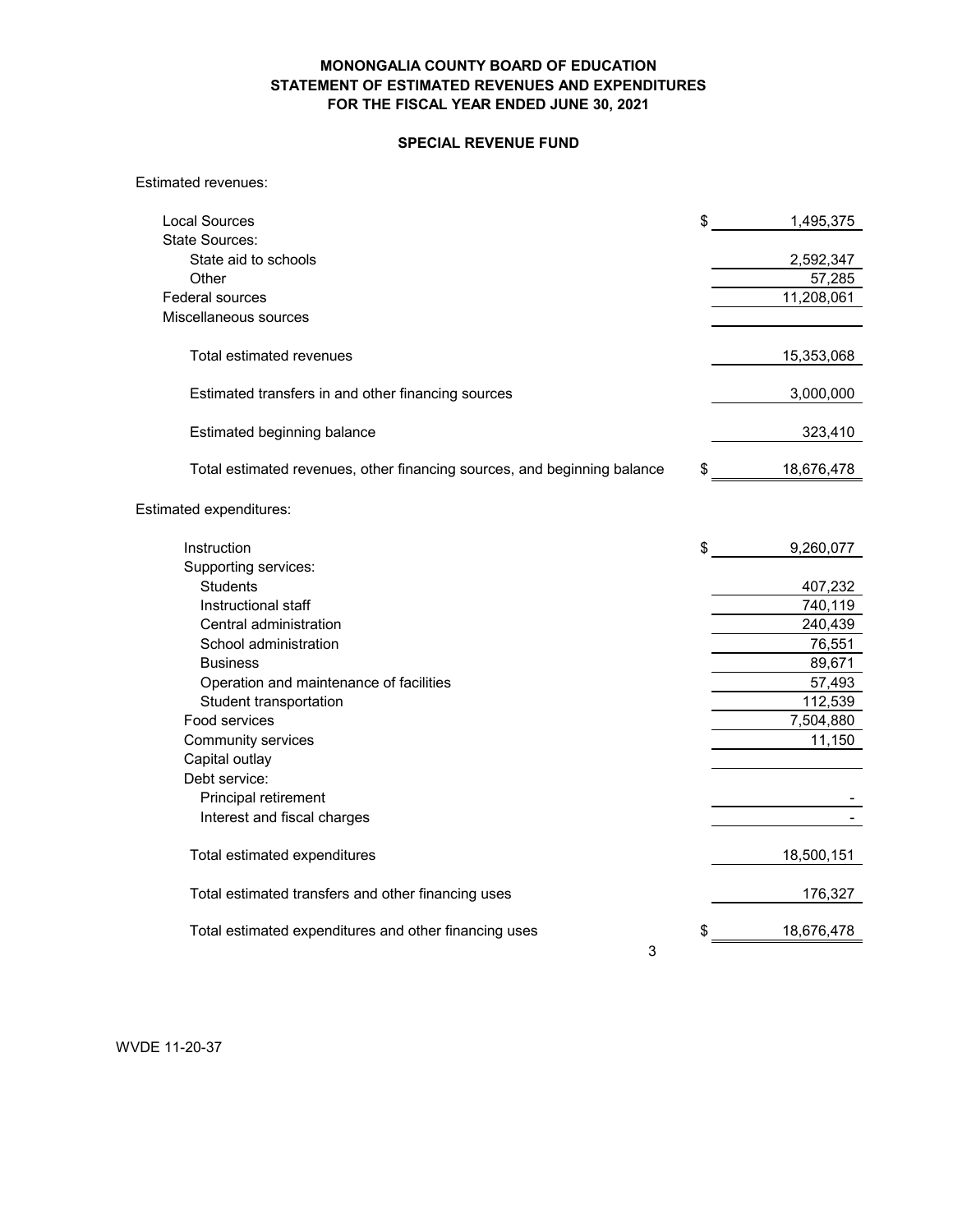### **PERMANENT IMPROVEMENT FUND**

#### Estimated revenues:

| Local sources:<br>Property Taxes (Net of allowances)<br>Other local sources<br>Miscellaneous sources | \$              |
|------------------------------------------------------------------------------------------------------|-----------------|
| Total estimated revenues                                                                             |                 |
| Estimated transfers in and other financing sources                                                   | 1,295,290       |
| Estimated beginning balance                                                                          | 2,000,000       |
| Total estimated revenues,<br>transfers, and beginning balance                                        | 3,295,290       |
| Estimated expenditures:                                                                              |                 |
| Capital projects                                                                                     | \$<br>3,295,290 |
| Total estimated expenditures                                                                         | 3,295,290       |
| Total estimated transfers and other financing uses                                                   |                 |
| Total estimated expenditures and other financing uses                                                | 3,295,290       |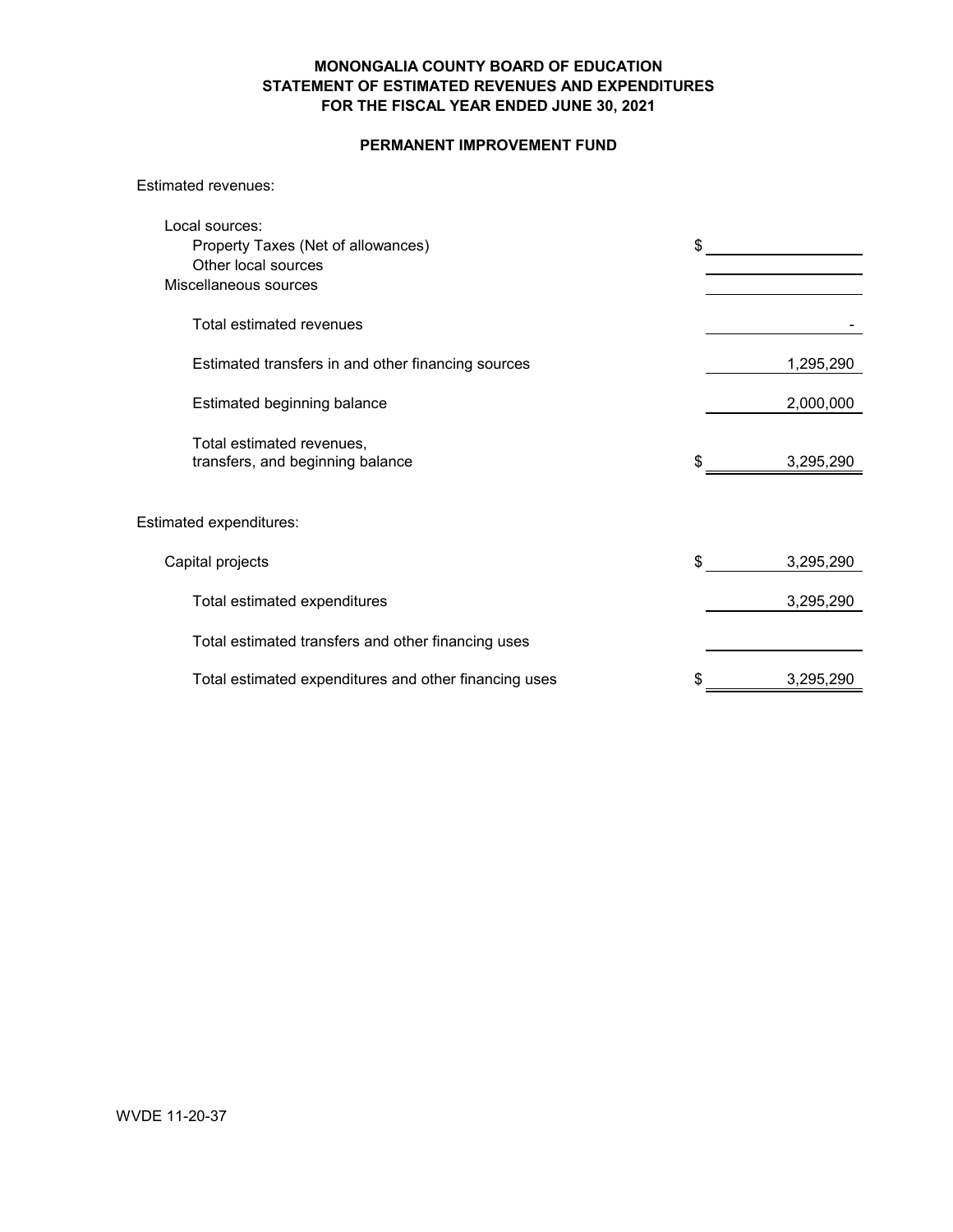## **DEBT SERVICE FUND**

Estimated revenues:

| Local sources:                                               |                 |
|--------------------------------------------------------------|-----------------|
| Property Taxes (Net of allowances)                           | \$<br>2,951,900 |
| Other local sources                                          | 80,000          |
| Miscellaneous sources                                        |                 |
| Total estimated revenues                                     | 3,031,900       |
| Estimated transfers in and other financing sources           |                 |
| Estimated beginning balance                                  | 100,000         |
| Total estimated revenues,<br>transfers and beginning balance | \$<br>3,131,900 |
|                                                              |                 |
| Estimated expenditures:                                      |                 |
| Debt service                                                 | \$<br>3,131,900 |
| Total estimated expenditures                                 | 3,131,900       |
| Total estimated transfers and other financing uses           |                 |
| Total estimated expenditures and other financing uses        | \$<br>3,131,900 |